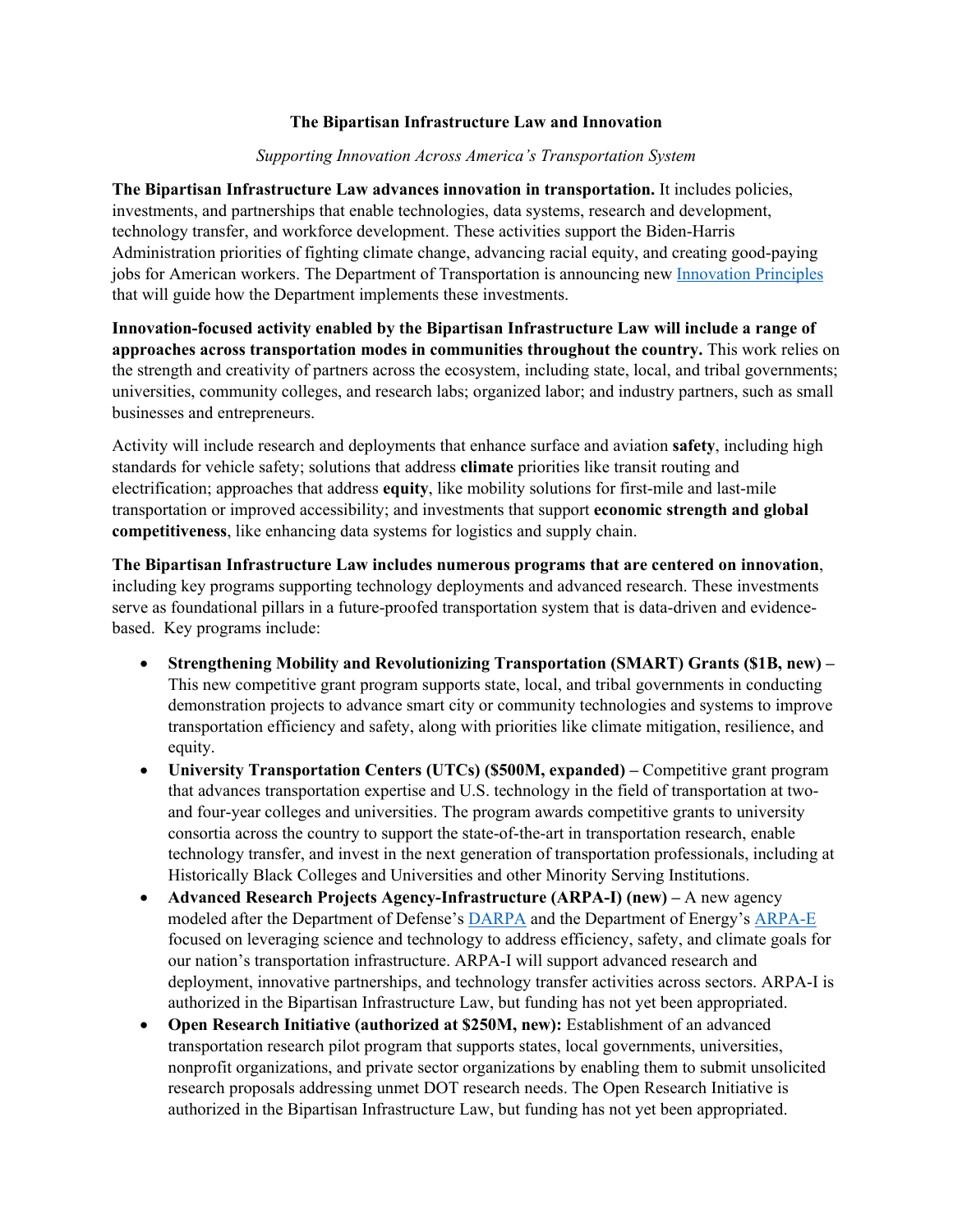- **Nontraditional and Emerging Transportation Technology Council (institutionalized)**  Establishment of the Nontraditional and Emerging Transportation Technology (NETT) Council in law that will identify and resolve jurisdictional and regulatory gaps associated with nontraditional or emerging transportation technologies, including issues related to safety, environmental review, and funding and financing.
- **Transportation Research and Development 5-year Strategic Plan (renewed)**  The *USDOT Research, Development and Technology Strategic Plan* guides Federal transportation research and development activities; it guides Federal transportation research and development activities, including all DOT modal research programs, and informs specific research and innovation programs like UTCs and SMART Grants. There are forthcoming opportunities for public input to the Department's research, development and technology goals.
- **Smart Community Resource Center (new)**  An online resource, established by DOT in partnership with Operating Administrations and other Federal Agencies, on intelligent transportation system and smart communities approaches for use by state, local and tribal governments.
- **Joint Office of Energy and Transportation (new)** A joint office in the Department of Transportation and the Department of Energy to study, plan, coordinate, and implement issues of joint concern between the two agencies, focused on the deployment, operation, and maintenance of zero emission vehicle charging and refueling infrastructure, and related activities.
- **More than \$4.5 Billion in Research Activities across DOT's Operating Administrations**  focused on a range of key priorities, including research on vulnerable road users, the impacts on roads from self-driving vehicles, reduction of driver distractions, and emerging alternative fuel vehicles and infrastructure. This work also includes policy directions and investments in cybersecurity, investments in data infrastructure and data collection, and activities supporting workforce development in technology-related transportation fields.

**The Bipartisan Infrastructure Law also includes numerous programs that offer platforms to support innovative transportation projects.** Many of these programs support national objectives like safety, climate mitigation, equity, and economic strength and global competitiveness and will leverage innovation to better achieve these aims, through technology deployments, data investments, or support for new approaches to persistent challenges. Project applicants will be well-served to consider ways that innovation will allow them to accelerate, implement, and measure results. Key programs that offer opportunities to drive innovation:

- **MEGA Projects (\$15B, new)** This new National Infrastructure Project Assistance grant program will support multi-modal, multi-jurisdictional projects of national or regional significance that support overarching priorities like safety and economic competitiveness.
- **Safe Streets for All (\$6B, new)** This program will provide funding directly to local and tribal governments to support their efforts to advance "vision zero" plans and other improvements to reduce crashes and fatalities, especially for cyclists and pedestrians.
- **Promoting Resilient Operations for Transformative, Efficient, and Cost-saving Transportation (PROTECT) Program (\$8.7B, new)** – PROTECT will provide \$7.3 billion in formula funding to states and \$1.4 billion in competitive grants to eligible entities to increase the resilience of our transportation system. This includes funding for evacuation routes, coastal resilience, making existing infrastructure more resilient, or efforts to move infrastructure to nearby locations not continuously impacted by extreme weather and natural disasters.
- **Charging and fueling infrastructure discretionary grants (Up to \$2.5B, new)** This discretionary grant program will provide up to \$2.5 billion in funding to provide convenient